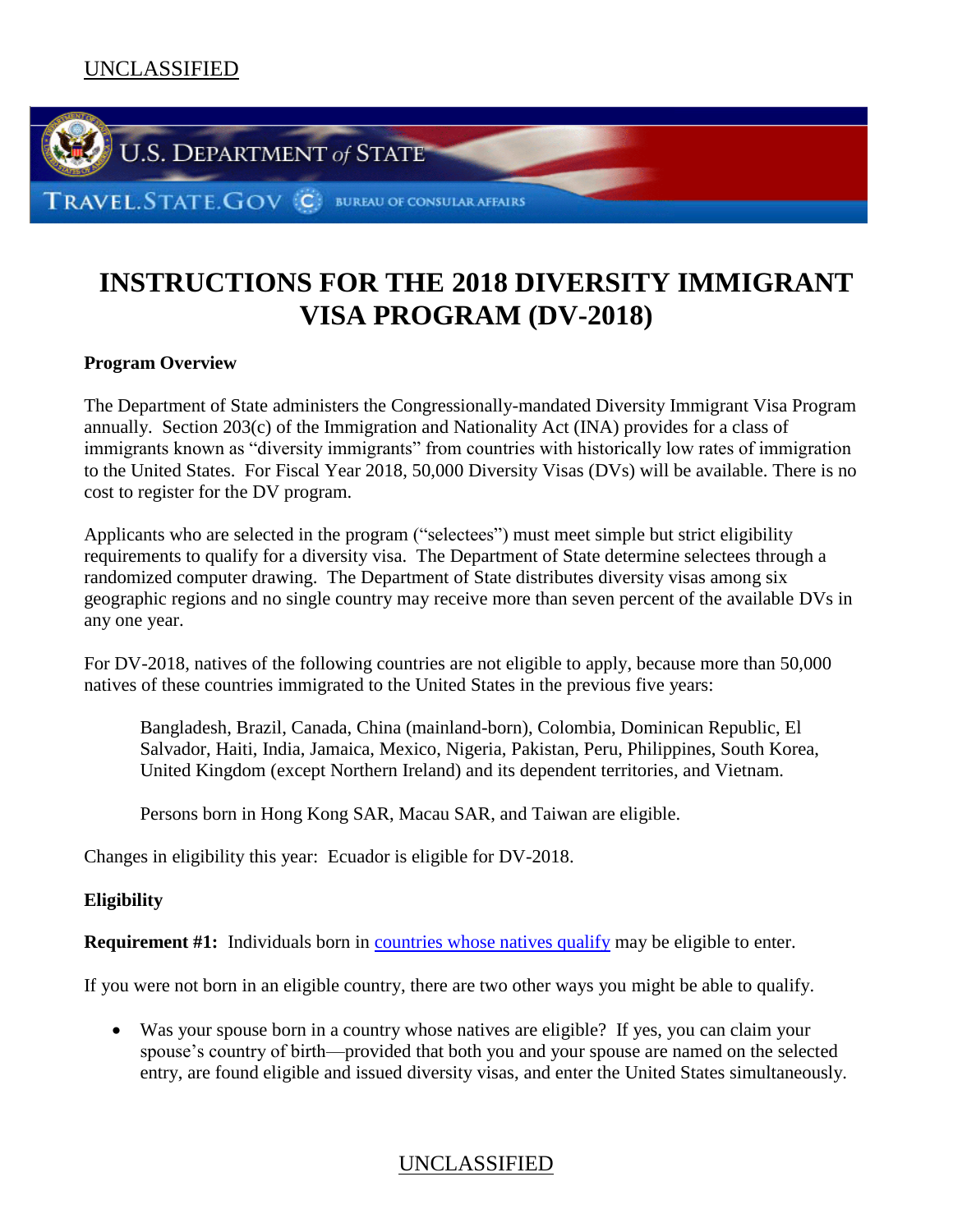- 2 -

 Were you born in a country whose natives are ineligible, but in which neither of your parents was born or legally resident at the time of your birth? If yes, you may claim the country of birth of one of your parents if it is a country whose natives are eligible for the DV-2018 program. For more details on what this means, see the [Frequently Asked Questions.](#page-7-0)

**Requirement #2:** Each DV applicant must meet the education*/*work experience requirement of the DV program by having either:

• at least a high school education or its equivalent, defined as successful completion of a 12-year course of formal elementary and secondary education;

OR

 two years of work experience within the past five years in an occupation that requires at least two years of training or experience to perform. The Department of State will use the U.S. Department of Labor's **[O\\*Net Online](http://online.onetcenter.org/)** database to determine qualifying work experience.

For more information about qualifying work experience, see the **Frequently Asked Questions**.

### Do not submit an entry to the DV program unless you meet both of these requirements.

### **Entry period**

Applicants must submit entries for the DV-2018 program electronically at [dvlottery.state.gov](https://www.dvlottery.state.gov/) between noon, Eastern Daylight Time (EDT) (GMT-4), Tuesday, October 4, 2016, and noon, Eastern Standard Time (EST) (GMT-5), Monday, November 7, 2016. Do not wait until the last week of the registration period to enter, as heavy demand may result in website delays. No late entries or paper entries will be accepted. The law allows only one entry by or for each person during each registration period. The Department of State uses sophisticated technology to detect multiple entries. **Individuals with more than one entry will be disqualified.**

### **Completing your Electronic Entry for the DV-2018 Program**

Submit your Electronic Diversity Visa Entry Form (E-DV Entry Form or DS-5501), online at [dvlottery.state.gov.](https://www.dvlottery.state.gov/) We will not accept incomplete entries. There is no cost to submit an entry form.

We strongly encourage you to complete the entry form yourself, without a "visa consultant," "visa" agent," or other facilitator who offers to help. If someone helps you, you should be present when your entry is prepared so that you can provide the correct answers to the questions and retain the confirmation page and your unique confirmation number. It is extremely important that you retain your confirmation page and unique confirmation number. Without this information, you will not be able to access the online system that will inform you of your entry status. Be wary if someone offers to keep this information for you. You also should retain access to the email account listed in your E-DV entry. See the [Frequently Asked Questions](#page-14-0) for more information about Diversity Visa program scams. You may also wish to view our [video](https://www.youtube.com/watch?v=tOQlh2d2EbQ) for an introduction to the Diversity Visa program, and step-by-step guidance to help you submit an entry.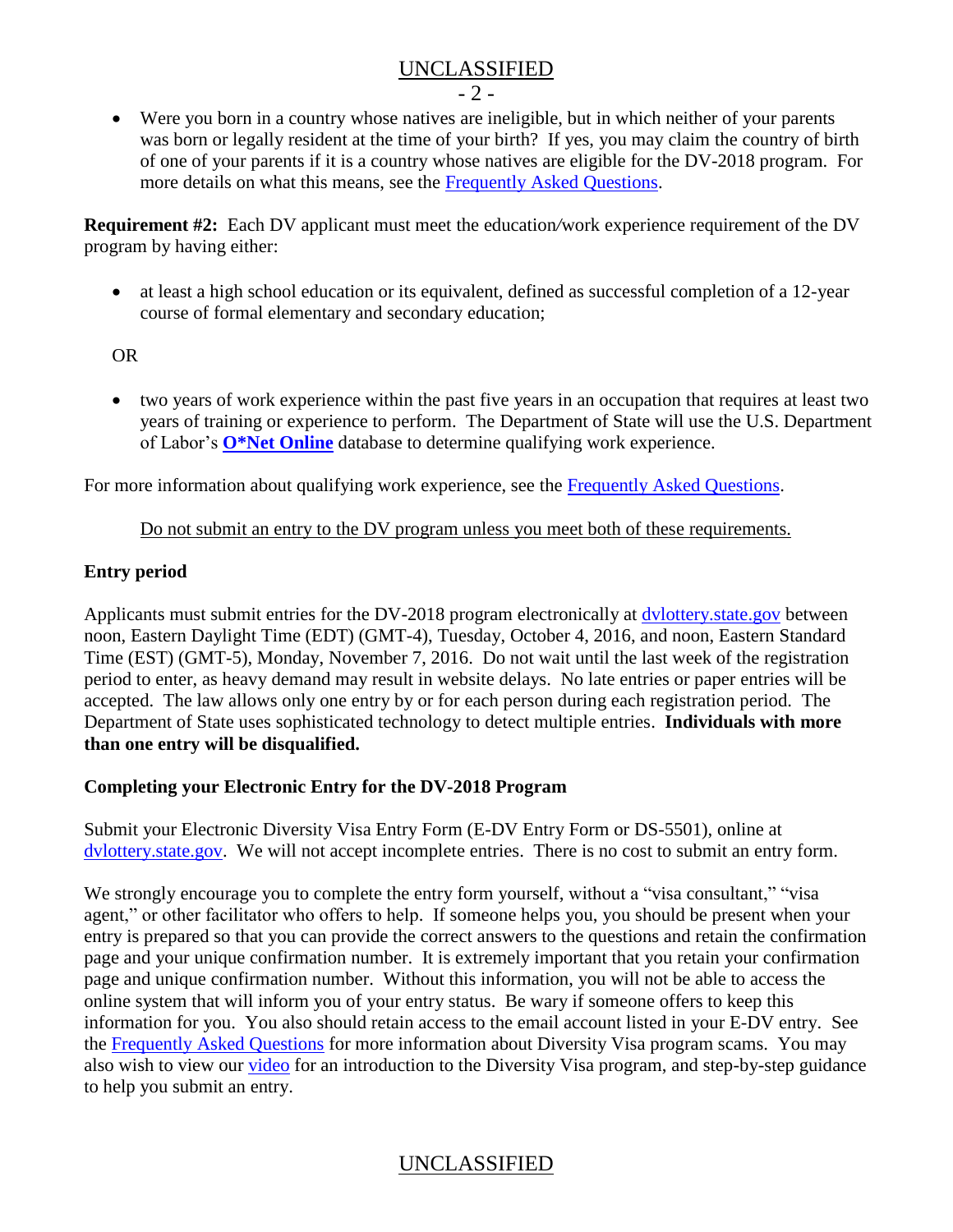- 3 -

After you submit a complete entry, you will see a confirmation screen that contains your name and a unique confirmation number. Print this confirmation screen for your records. Starting May 2, 2017, you will be able to check the status of your entry by returning to [dvlottery.state.gov,](https://www.dvlottery.state.gov/) clicking on *Entrant Status Check*, and entering your unique confirmation number and personal information. You must use *Entrant Status Check* to check if you have been selected for DV-2018 and to check your immigrant visa interview appointment date. The U.S. government will not inform you directly. *Entrant Status Check* is the sole source for instructions on how to proceed with your application. Please review the [Frequently](#page-11-0)  [Asked Questions](#page-11-0) for more information about the selection process.

You must provide the following information to complete your entry:

- **1.** Name last/family name, first name, middle name exactly as on your passport.
- **2.** Gender male or female.
- **3.** Birth date day, month, year.
- **4.** City where you were born.
- **5.** Country where you were born Use the name of the country currently used for the place where you were born.
- **6.** Country of eligibility for the DV program Your country of eligibility will normally be the same as your country of birth. Your country of eligibility is not related to where you live or your nationality, if it is different from your country of birth. If you were born in a country that is not eligible, please review the [Frequently Asked Questions](#page-7-1) to see if there is another way you may be eligible.
- **7.** Entrant photograph(s) Recent photographs (taken within the last six months) of yourself, your spouse, and all your children. See **Submitting a Digital Photograph** for compositional and technical specifications. You do not need to include a photograph for a spouse or child who is already a U.S. citizen or a Lawful Permanent Resident, but you will not be penalized if you do.

We cannot accept group photographs; you must submit a photograph for each individual. Your entry may be disqualified or your visa application refused if the photographs have been manipulated in any way, or do not meet the specifications explained below. Submitting the same photograph that was submitted with last year's entry (DV-2017) will result in disqualification. See [Submitting a Digital Photograph](#page-4-0) for more information.

**8.** Mailing Address – In Care Of

Address Line 1 Address Line 2 City/Town District/Country/Province/State Postal Code/Zip Code **Country**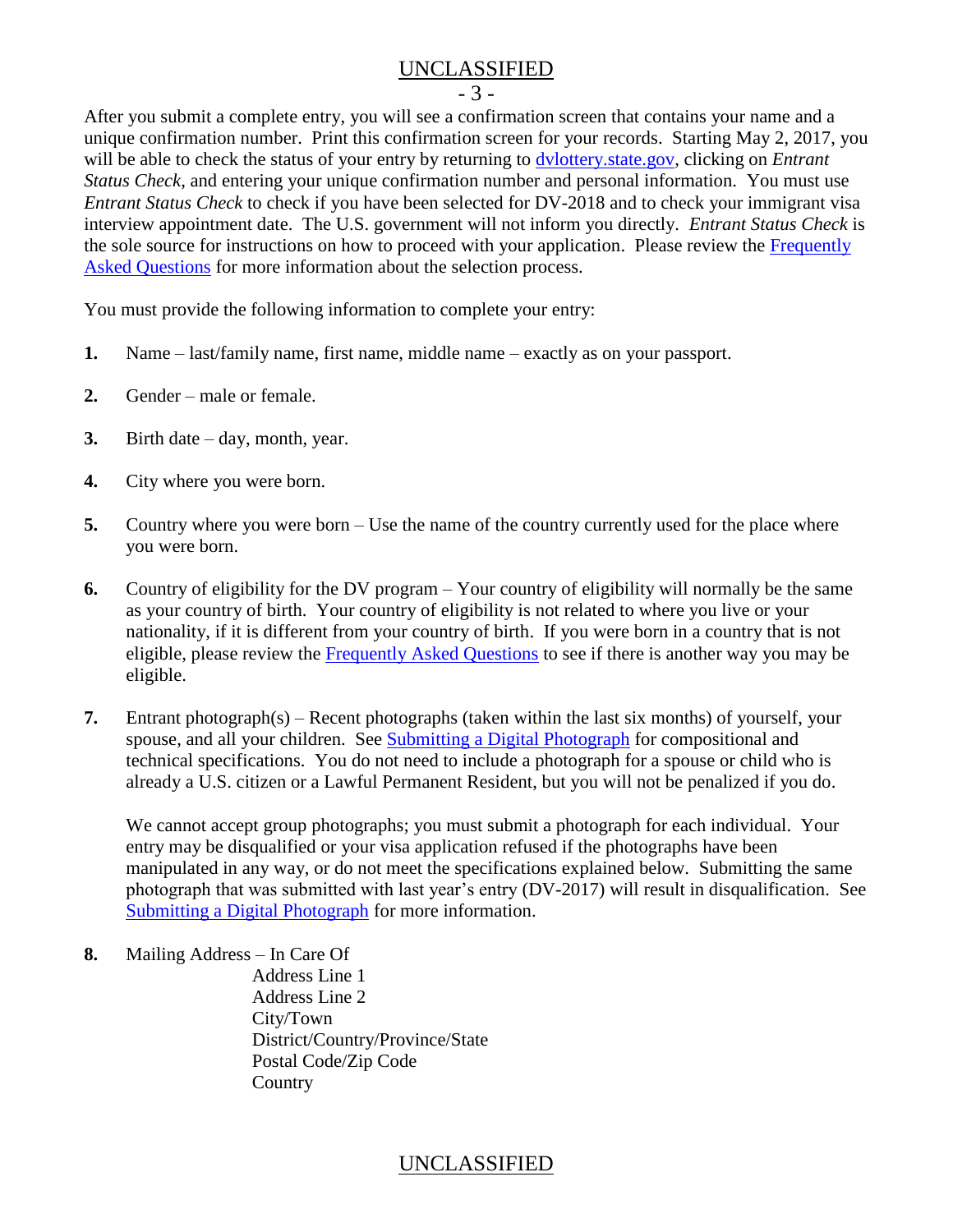- **9.** Country where you live today.
- **10.** Phone number (optional).
- **11.** Email address An email address to which you have direct access, and will continue to have direct access after we notify selectees in May of next year. If your entry is selected and you respond to the notification of your selection through the *Entrant Status Check*, you will receive follow-up email communication from the Department of State notifying you that details of your immigrant visa interview are available on *Entrant Status Check*. The Department of State will never send you an email telling you that you have been selected for the DV program. See the [Frequently Asked](#page-11-0)  [Questions](#page-11-0) for more information about the selection process.
- **12.** Highest level of education you have achieved, as of today: (1) Primary school only, (2) Some high school, no diploma, (3) High school diploma, (4) Vocational school, (5) Some university courses, (6) University degree, (7) Some graduate-level courses, (8) Master's degree, (9) Some doctorallevel courses, and (10) Doctorate. See the [Frequently Asked Questions](#page-8-0) for more information about educational requirements.
- **13.** Current marital status (1) Unmarried, (2) married and my spouse is NOT a U.S. citizen or U.S. Lawful Permanent Resident (LPR), (3) married and my spouse IS a U.S. citizen or U.S. LPR, (4) divorced, (5) widowed, or (6) legally separated. Enter the name, date of birth, gender, city/town of birth, and country of birth of your spouse, and a photograph of your spouse meeting the same technical specifications as your photo.

Failure to list your eligible spouse will result in your disqualification as the Diversity Visa principal applicant and refusal of all visa applications in your case at the time of the visa interview. You must list your spouse even if you currently are separated from him/her, unless you are legally separated (i.e., there is a written agreement recognized by a court or a court order). A spouse who is already a U.S. citizen or LPR will not require or be issued a visa. Therefore, if you select "married and my spouse IS a U.S. citizen or U.S. LPR" on your entry, you will not be prompted to include further information on your spouse. See the [Frequently Asked Questions](#page-9-0) for more information about family members.

**14.** Number of children – List the name, date of birth, gender, city/town of birth, and country of birth for all living unmarried children under 21 years of age, regardless of whether they are living with you or intend to accompany or follow to join you, should you immigrate to the United States. Submit individual photographs of each of your children using the same technical specifications as your own photograph.

Be sure to include:

- all living natural children;
- all living children legally adopted by you; and,
- all living step-children who are unmarried and under the age of 21 on the date of your electronic entry, even if you are no longer legally married to the child's parent, and even if the child does not currently reside with you and/or will not immigrate with you.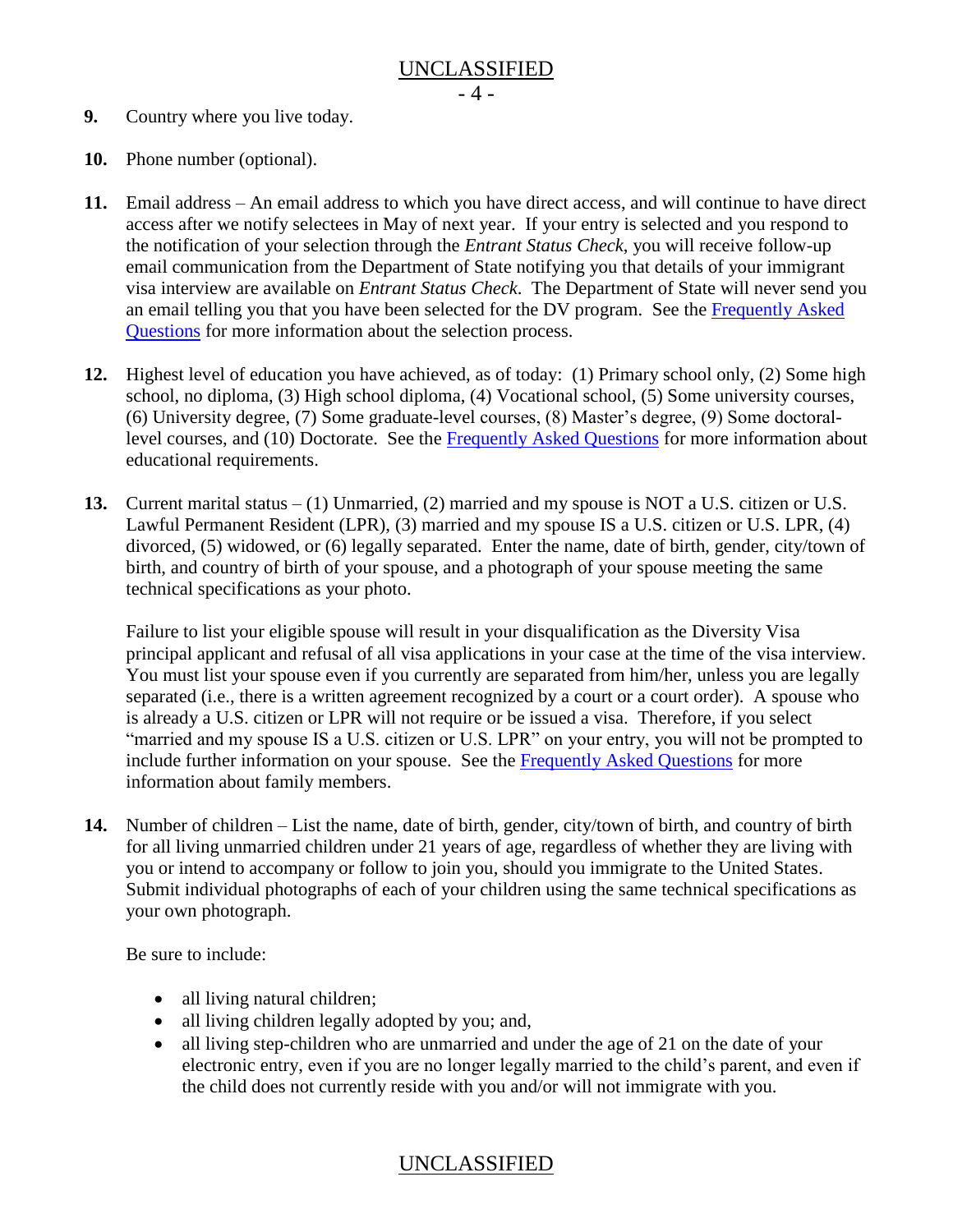- 5 -

Married children and children who are already aged 21 or older when you submit your entry are not eligible for the DV program. However, the Child Status Protection Act protects children from "aging out" in certain circumstances. If you submit your DV entry before your unmarried child turns 21, and the child turns 21 before visa issuance, it is possible that he or she may be treated as though he or she were under 21 for visa processing purposes.

A child who is already a U.S. citizen or LPR will not require or be issued a Diversity Visa; you will not be penalized for either including or omitting such family members from your entry.

Failure to list all children who are eligible will result in disqualification of the principal applicant and refusal of all visa applications in the case at the time of the visa interview. See the [Frequently](#page-9-0)  [Asked Questions](#page-9-0) for more information about family members.

See the [Frequently Asked Questions](#page-8-1) for more information about completing your Electronic Entry for the DV-2018 Program.

### **Selection of Applicants**

Based on the allocations of available visas in each region and country, the Department of State will randomly select individuals by computer from among qualified entries. All DV-2018 entrants must go to the *Entrant Status Check* using the unique confirmation number saved from their DV-2018 online entry registration to find out whether their entry has been selected in the DV program. *Entrant Status Check* will be available on the E-DV website at **[dvlottery.state.gov](http://dvlottery.state.gov/)** starting May 2, 2017, through at least September 30, 2018.

If your entry is selected, you will be directed to a confirmation page that will provide further instructions, including information about fees connected with immigration to the United States. *Entrant Status Check* will be the ONLY means by which the Department of State notifies selectees of their selection for DV-2018. The Department of State will not mail notification letters or notify selectees by email. U.S. embassies and consulates will not provide a list of selectees. Individuals who have not been selected also ONLY will be notified through *Entrant Status Check*. You are strongly encouraged to access *Entrant Status Check* yourself and not to rely on someone else to check and inform you.

In order to immigrate, DV selectees must be admissible to the United States. The DS-260, Online Immigrant Visa and Alien Registration Application, electronically, and the consular officer, in person, will ask you questions about your eligibility to immigrate under U.S. law. These questions include criminal and security related topics.

All selectees, including family members, must be issued by September 30, 2018. Under no circumstances can the Department of State issue DVs or approve adjustments after this date, nor can family members obtain DVs to follow-to-join the principal applicant in the United States after this date.

See the [Frequently Asked Questions](#page-11-0) for more information about the selection process.

## <span id="page-4-0"></span>**Submitting a Digital Photograph (Image)**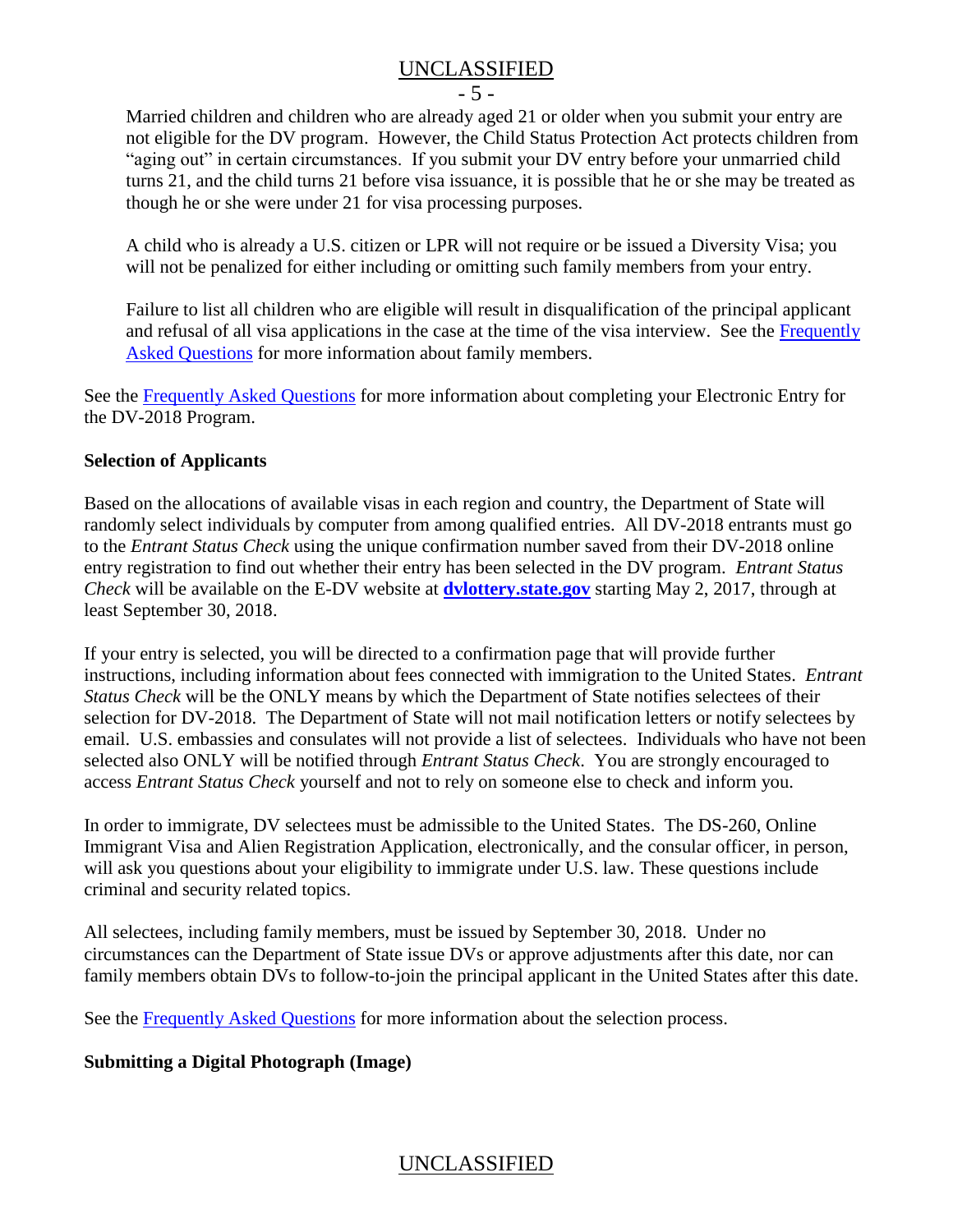- 6 -

You can take a new digital photograph or scan a recent (taken within the last six months) photograph with a digital scanner, as long as it meets the compositional and technical specifications listed below. Test your photos through the photo validation link on the E-DV website, which provides additional technical advice on photo composition and examples of acceptable and unacceptable photos. Do not submit an old photograph. Submitting the same photograph that you submitted with last year's entry will result in disqualification.

Photographs must be in 24-bit color depth. If you are using a scanner, the settings must be for True Color or 24-bit color mode. See the additional scanning requirements below.

### **Compositional Specifications:**

- **Head Position** 
	- o The subject must directly face the camera.
	- o The subject's head should not be tilted up, down, or to the side.
	- o The head height or facial region size (measured from the top of the head, including the hair, to the bottom of the chin) must be between 50 percent and 69 percent of the image's total height. The eye height (measured from the bottom of the image to the level of the eyes) should be between 56 percent and 69 percent of the image's height.

### **Digital Image Head Size Template**



Review examples on the **Photo Requirements** webpage.

### **Light-colored Background**

- o The subject should be in front of a neutral, light-colored background.
- **Focus**
	- o The photograph must be in focus.
- **No Glasses**
	- o The subject must not wear glasses or other items that detract from the face.

## **No Head Coverings or Hats**

o Head coverings or hats worn for religious reasons are acceptable, but the head covering may not obscure any portion of the face. Tribal or other headgear not religious in nature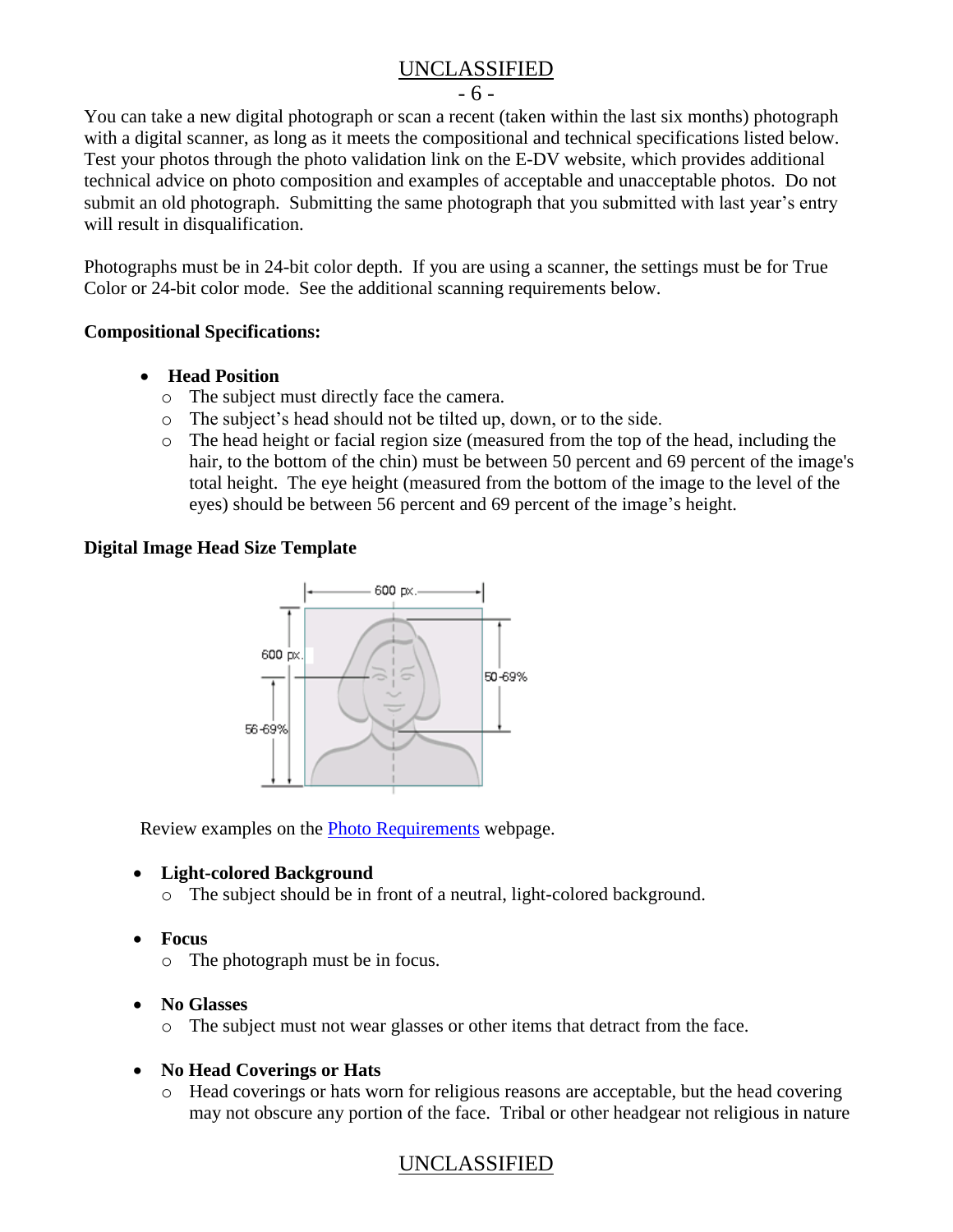- 7 -

may not be worn. Photographs of military, airline, or other personnel wearing hats will not be accepted.

### **Technical Specifications**

 **Taking a New Digital Image.** If you submit a new digital image, it must meet the following specifications:

| Image File Format:                         | The image must be in the Joint Photographic Experts Group<br>(JPEG) format.                                                                                                                                                    |
|--------------------------------------------|--------------------------------------------------------------------------------------------------------------------------------------------------------------------------------------------------------------------------------|
| Image File Size:                           | The maximum image file size is 240 kilobytes (240 KB).                                                                                                                                                                         |
| <b>Image Resolution</b><br>and Dimensions: | Minimum acceptable dimensions are 600 pixels (width) x 600<br>pixels (height) up to 1200 pixels x 1200 pixels. Image pixel<br>dimensions must be in a square aspect ratio (meaning the height)<br>must be equal to the width). |
| Image Color Depth:                         | Image must be in color (24 bits per pixel). 24-bit black and white<br>or 8-bit images will not be accepted.                                                                                                                    |

 **Scanning a Submitted Photograph.** Before you scan a photographic print, make sure it meets the color and compositional specifications listed above. Scan the print using the following scanner specifications:

| <b>Scanner Resolution:</b> | Scanned at a resolution of at least 300 dots per inch (dpi).                            |
|----------------------------|-----------------------------------------------------------------------------------------|
| Image File Format:         | The image must be in the Joint Photographic Experts Group<br>(JPEG) format.             |
| Image File Size:           | The maximum image file size is 240 kilobytes (240 KB).                                  |
| <b>Image Resolution:</b>   | $600$ by $600$ pixels to $1200$ by $1200$ pixels                                        |
| Image Color Depth:         | 24-bit color. Black and white, monochrome, or grayscale images<br>will not be accepted. |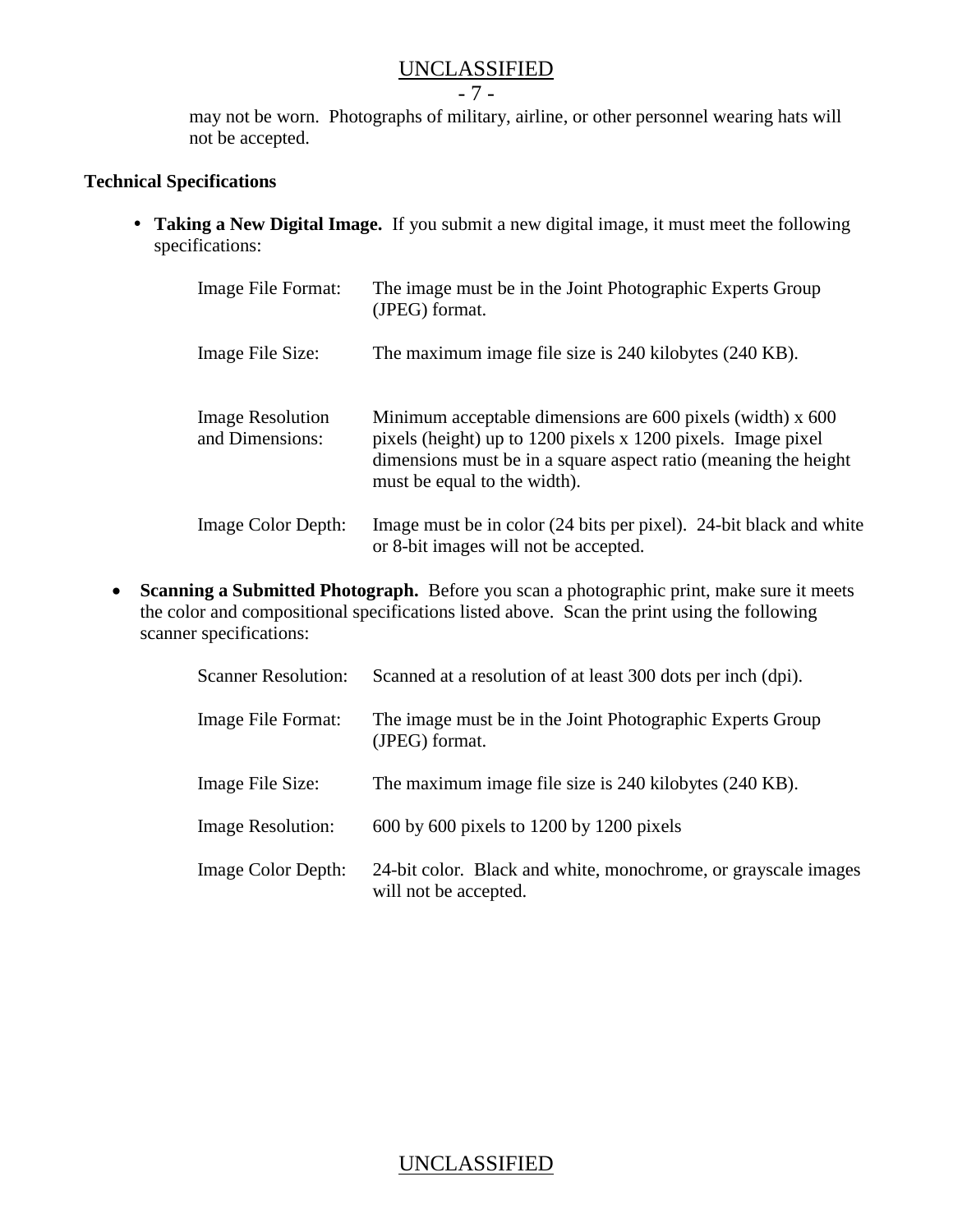### $- 8 -$

# **FREQUENTLY ASKED QUESTIONS (FAQS)**

### <span id="page-7-0"></span>*ELIGIBILITY*

### **1. What do the terms "native" and "chargeability" mean?**

Native ordinarily means someone born in a particular country, regardless of the individual's current country of residence or nationality. Native can also mean someone who is entitled to be charged to a country other than the one in which he/she was born under the provisions of Section 202(b) of the Immigration and Nationality Act.

Because there is a numerical limitation on immigrants who enter from a country or geographic region, each individual is charged to a country. Your chargeability refers to the country towards which limitation you count. Your country of eligibility will normally will be the same as your country of birth. However, you may choose your country of eligibility as the country of birth of your spouse, or the country of birth of either of your parents if you were born in a country in which neither parent was born, and in which your parents were not resident at the time of your birth. These are the only three ways to select your country of chargeability.

Listing an incorrect country of eligibility or chargeability (i.e., one to which you cannot establish a valid claim) will disqualify your entry.

### <span id="page-7-1"></span>**2. Can I still apply if I was not born in a qualifying country?**

There are two circumstances in which you still might be eligible to apply. First, if your derivative spouse was born in an eligible country, you may claim chargeability to that country. As your eligibility is based on your spouse, you will only be issued an immigrant visa if your spouse is also eligible for and issued an immigrant visa. Both of you must enter the United States together using your DVs. Similarly, your minor dependent child can be "charged" to a parent's country of birth.

Second, you can be "charged" to the country of birth of either of your parents as long as neither of your parents was born in or a resident of your country of birth at the time of your birth. People are not generally considered residents of a country in which they were not born or legally naturalized, if they were only visiting, studying in the country temporarily, or stationed temporarily for business or professional reasons on behalf of a company or government of a country other than the one in which you were born.

If you claim alternate chargeability through either of the above, you must provide an explanation on the E-DV Entry Form, in question #6.

Listing an incorrect country of eligibility or chargeability (i.e., one to which you cannot establish a valid claim) will disqualify your entry.

### **3. Why do natives of certain countries not qualify for the DV program?**

DVs are intended to provide an immigration opportunity for persons who are not from "high admission" countries. U.S. law defines "high admission countries" as those from which a total of 50,000 persons in the Family-Sponsored and Employment-Based visa categories immigrated to the United States during the previous five years. Each year, U.S. Citizenship and Immigration Services (USCIS) counts the family and employment immigrant admission and adjustment of status numbers for the previous five years to identify the countries that are considered "high admission" and whose natives will therefore be ineligible for the annual Diversity Visa program. Since USCIS makes this calculation annually, the list of countries whose natives are eligible or not eligible may change from one year to the next.

### **4. How many DV-2018 visas will go to natives of each region and eligible country?**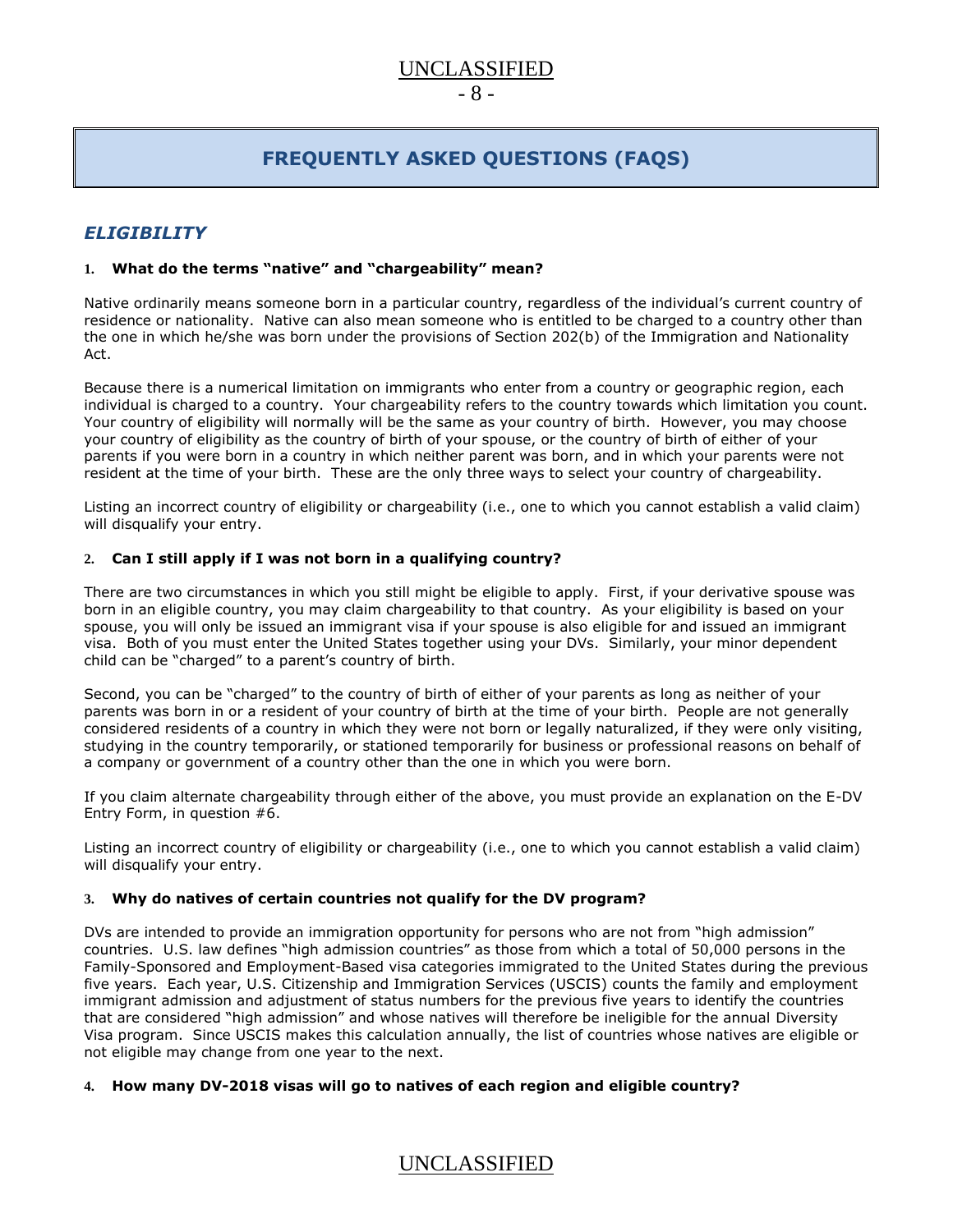#### - 9 -

United States Citizenship and Immigration Services (USCIS) determines the regional DV limits for each year according to a formula specified in Section 203(c) of the Immigration and Nationality Act (INA). The number of visas the Department of State eventually will issue to natives of each country will depend on the regional limits established, how many entrants come from each country, and how many of the selected entrants are found eligible for the visa. No more than seven percent of the total visas available can go to natives of any one country.

### <span id="page-8-0"></span>**5. What are the requirements for education or work experience?**

U.S. immigration law and regulations require that every DV entrant must have at least a high school education or its equivalent or have two years of work experience within the past five years in an occupation that requires at least two years of training or experience. A "high school education or equivalent" is defined as successful completion of a 12-year course of elementary and secondary education in the United States OR the successful completion in another country of a formal course of elementary and secondary education comparable to a high school education in the United States. Only formal courses of study meet this requirement; correspondence programs or equivalency certificates (such as the General Equivalency Diploma G.E.D.) are not acceptable. You must present documentary proof of education or work experience to the consular officer at the time of the visa interview.

If you do not meet the requirements for education or work experience, your entry will be disqualified at the time of your visa interview, and no visas will be issued to you or any of your family members.

#### **6. What occupations qualify for the DV program?**

The Department of State will use the U.S. Department of Labor's (DOL) [O\\*Net OnLine](http://online.onetcenter.org/) database to determine qualifying work experience. The *O\*Net OnLine* database categorizes job experience into five "job zones." While the DOL website lists many occupations , not all occupations qualify for the DV program. To qualify for a DV on the basis of your work experience, you must have, within the past five years, two years of experience in an occupation classified in a Specific Vocational Preparation (SVP) range of 7.0 or higher.

If you do not meet the requirements for education or work experience, your entry will be disqualified at the time of your visa interview, and no visas will be issued to you or any of your family members.

#### 7. How can I find the qualifying DV occupations in the Department of Labor's **[O\\*Net OnLine](http://online.onetcenter.org/) database?**

When you are in **[O\\*Net OnLine](http://online.onetcenter.org/)**, follow these steps to determine if your occupation qualifies:

- 1. Under "Find Occupations" select "Job Family" from the pull down menu;
- 2. Browse by "Job Family," make your selection, and click "GO";
- 3. Click on the link for your specific occupation; and
- 4. Select the tab "Job Zone" to find the designated Job Zone number and Specific Vocational Preparation (SVP) rating range.

As an example, select Aerospace Engineers. At the bottom of the Summary Report for Aerospace Engineers, under the Job Zone section, you will find the designated Job Zone 4, SVP Range, 7.0 to < 8.0. Using this example, Aerospace Engineering is a qualifying occupation.

For additional information, see the Diversity Visa - [List of Occupations webpage.](http://travel.state.gov/content/visas/english/immigrate/diversity-visa/if-you-are-selected/confirm-your-qualifications.html)

### **8. Is there a minimum age to apply for the E-DV Program?**

There is no minimum age to apply, but the requirement of a high school education or work experience for each principal applicant at the time of application will effectively disqualify most persons who are under age 18.

### <span id="page-8-1"></span>*COMPLETING YOUR ELECTRONIC ENTRY FOR THE DV PROGRAM*

**9. When can I submit my entry?**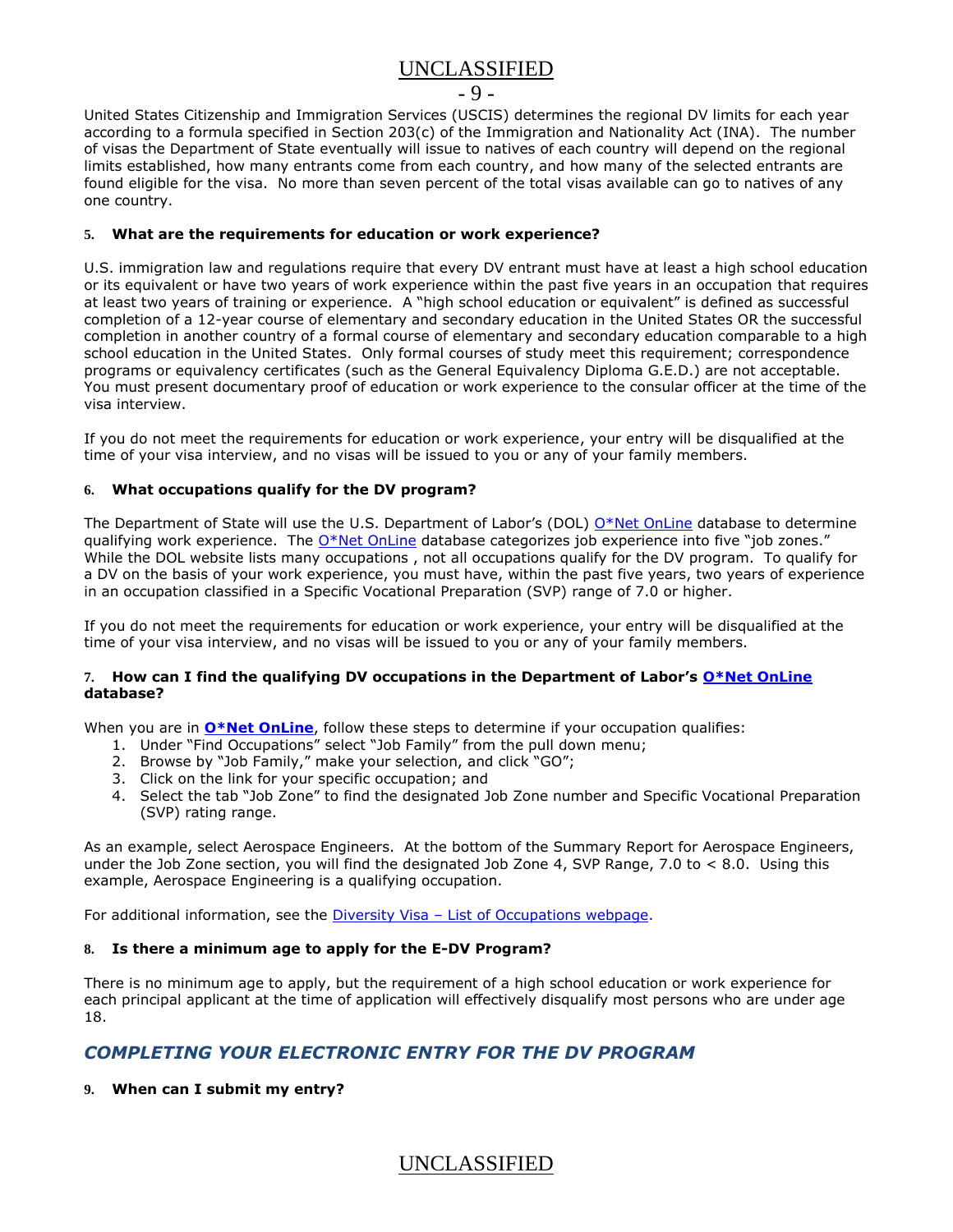#### $-10-$

The DV-2018 entry period will run from 12:00 pm (noon), Eastern Daylight Time (EDT) (GMT-4), Tuesday, October 4, 2016, until 12:00 pm (noon), Eastern Standard Time (EST) (GMT-5), Monday, November 7, 2016. Each year, millions of people submit entries. Holding the entry period on these dates ensures selectees receive notification in a timely manner and gives both the visa applicants and our embassies and consulates time to prepare and complete cases for visa issuance.

We strongly encourage you to enter early during the registration period. Excessive demand at end of the registration period may slow the system down. We cannot accept entries after noon EST on Monday, November 7, 2016.

### **10. I am in the United States. Can I enter the DV program?**

Yes, an entrant may be in the United States or in another country, and the entrant may submit and entry from anywhere.

#### **11. Can I only enter once during the registration period?**

Yes, the law allows only one entry by or for each person during each registration period. The Department of State uses sophisticated technology to detect multiple entries. **Individuals with more than one entry will be disqualified.** 

#### <span id="page-9-1"></span>**12. May my spouse and I each submit a separate entry?**

Yes, each spouse may each submit one entry if each meets the eligibility requirements. If either spouse is selected, the other is entitled to apply as a derivative dependent.

#### <span id="page-9-0"></span>**13. What family members must I include in my DV entry?**

**Spouse:** If you are legally married, you must list your spouse regardless of whether he/she lives with you or intends to immigrate to the United States. You must list your spouse even if you currently are separated from him/her, unless you are legally separated (i.e., there is a written agreement recognized by a court or a court order). If you are legally separated, you do not have to list your spouse, though you will not be penalized if you do so. If you are divorced or your spouse is deceased, you do not have to list your former spouse.

The only exception to this requirement is if your spouse is already a U.S. citizen or U.S. Lawful Permanent Resident.A spouse who is already a U.S. citizen or a Lawful Permanent Resident will not require or be issued a DV. Therefore, if you select "married and my spouse IS a U.S. citizen or U.S. LPR" on your entry, you will not be able to include further information on your spouse.

**Children:** You must list ALL your living children who are unmarried and under 21 years of age at the time of your initial DV entry, whether they are your natural children, your step-children (even if you are now divorced from that child's parent), your spouse's children, or children you have formally adopted in accordance with the applicable laws. List all children under 21 years of age at the time of your electronic entry, even if they no longer reside with you or you do not intend for them to immigrate under the DV program.You are not required to list children who are already U.S. citizens or Lawful Permanent Residents, though you will not be penalized if you do include them.

Parents and siblings of the entrant are ineligible to receive DV visas as dependents, and you should not include them in your entry.

If you list family members on your entry, they are not required to apply for a visa or to immigrate or travel with you. However, if you fail to include an eligible dependent on your original entry, your case will be disqualified at the time of your visa interview and no visas will be issued to you or any of your family members. This only applies to those who were family members at the time the original application was submitted, not those acquired at a later date. Your spouse, if eligible to enter, may still submit a separate entry even though he or she is listed on your entry, as long as both entries include details about all dependents in your family (see [FAQ #12](#page-9-1) above).

### **14. Must I submit my own entry, or can someone else do it for me?**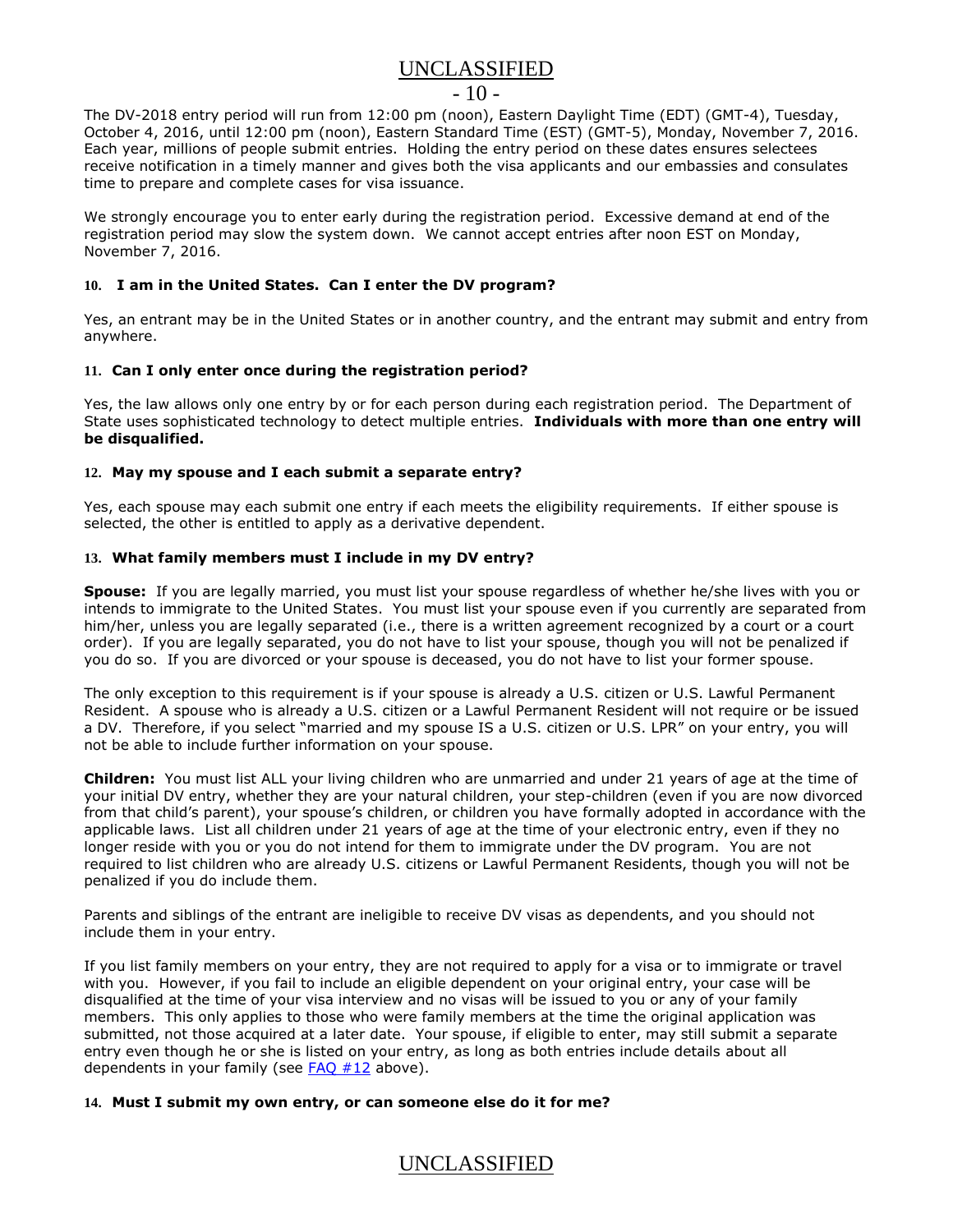### $-11 -$

We encourage you to prepare and submit your own entry, but you may have someone submit the entry for you. Regardless of whether you submit your own entry, or an attorney, friend, relative, or someone else submits it on your behalf, only one entry may be submitted in your name. You, as the entrant, are responsible for ensuring that information in the entry is correct and complete; entries that are not correct or complete may be disqualified. Entrants should keep their own confirmation number so that they are able to independently check the status of their entry using *Entrant Status Check* at [dvlottery.state.gov.](http://dvlottery.state.gov/) Entrants should retain access to the email account used in the E-DV submission.

### **15. I'm already registered for an immigrant visa in another category. Can I still apply for the DV program?**

Yes.

#### **16. When will E-DV be available online?**

You can enter online during the registration period beginning at 12:00 pm (noon) Eastern Daylight Time (EDT) (GMT-4) on Tuesday, October 4, 2016, and ending at 12:00 pm (noon) Eastern Standard Time (EST) (GMT-5) on Monday, November 7, 2016.

#### **17. Can I download and save the E-DV entry form into a word processing program and finish it later?**

No, you will not be able to save the form into another program for completion and submission later. The E-DV Entry Form is a web-form only. You must fill in the information and submit it while online.

#### **18. Can I save the form online and finish it later?**

No. The E-DV Entry Form is designed to be completed and submitted at one time. You will have 60 minutes starting from when you download the form to complete and submit your entry through the E-DV website. If you exceed the 60-minute limit and have not submitted your complete entry electronically, the system discards any information already entered. The system deletes any partial entries so that they are not accidentally identified as duplicates of a later, complete entry. Read the DV instructions completely before you start to complete the form online, so that you know exactly what information you will need.

#### **19. I don't have a scanner. Can I send photographs to someone in the United States to scan them, save them, and email them back to me so I can use them in my entry?**

Yes, as long as the photograph meets the requirements in the instructions and is electronically submitted with, and at the same time as, the E-DV online entry. You must already have the scanned photograph file when you submit the entry online; it cannot be submitted separately from the online application. The entire entry (photograph and application together) can be submitted electronically from the United States or from overseas.

#### **20. According to the procedures, the system will reject my E-DV Entry Form if my photos don't meet the specifications. Can I resubmit my entry?**

Yes, as long as your submission is completed by 12:00 pm (noon) Eastern Standard Time (EST) (GMT-5) on Monday, November 7, 2016. If your photo(s) did not meet the specifications, the E-DV website will not accept your entry, so you will not receive a confirmation notice. However, given the unpredictable nature of the Internet, you may not receive the rejection notice immediately. If you can correct the photo(s) and re-send the Form Part One or Two within 60 minutes, you may be able to successfully submit the entry. Otherwise, you will have to restart the entire entry process. You can try to submit an application as many times as is necessary until a complete application is received and the confirmation notice sent. Once you receive a confirmation notice, your entry is complete and you should NOT submit any additional entries.

### **21. How soon after I submit my entry will I receive the electronic confirmation notice?**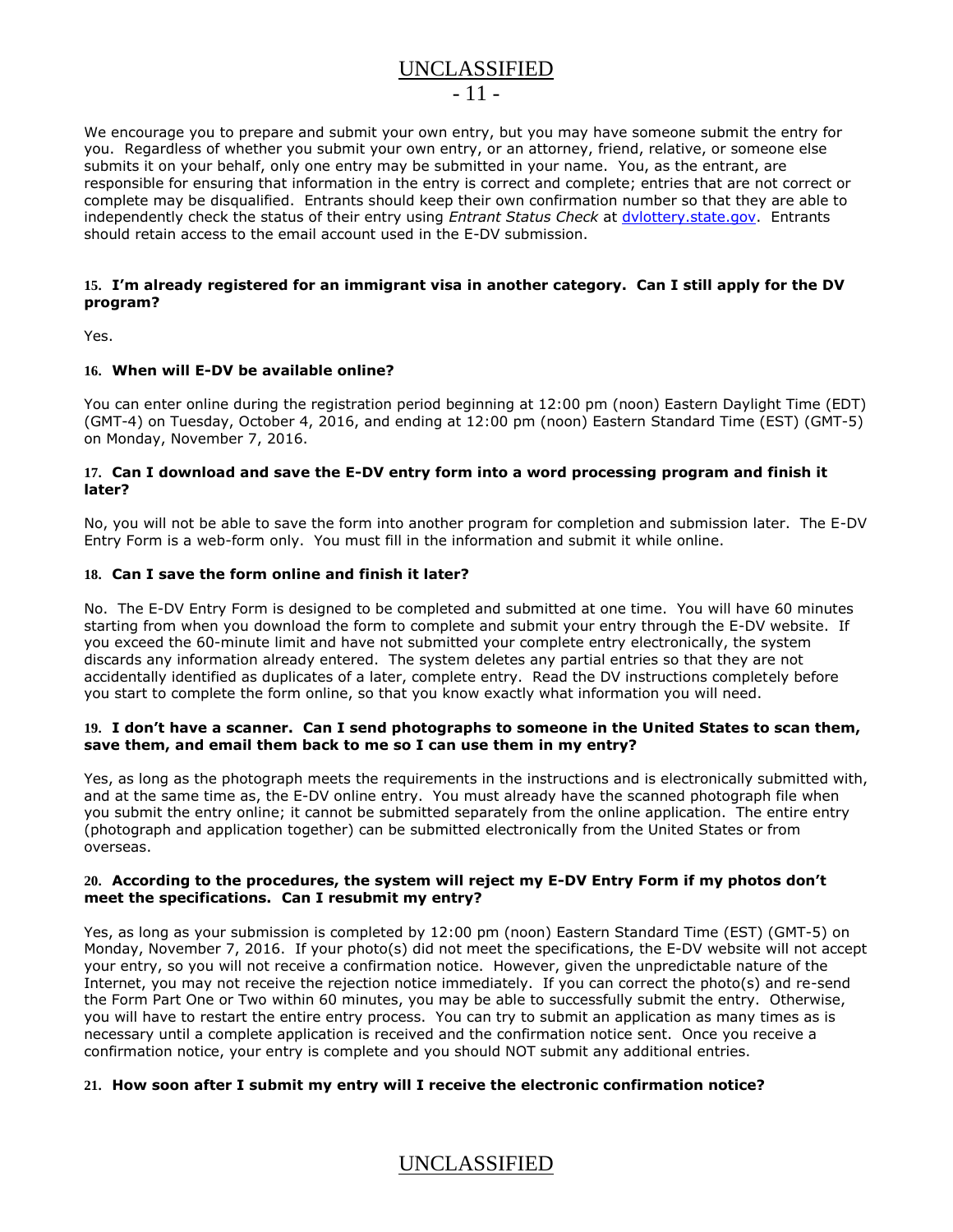### $-12-$

You should receive the confirmation notice immediately, including a confirmation number that you must record and keep. However, the unpredictable nature of the Internet can result in delays. You can hit the "Submit" button as many times as is necessary until a complete application is sent and you receive the confirmation notice. However, once you receive a confirmation notice, do not resubmit your information.

### **22. I hit the "Submit" button, but did not receive a confirmation number. If I submit another entry, will I be disqualified?**

If you did not receive a confirmation number, your entry was not recorded. You must submit another entry. It will not be counted as a duplicate. Once you receive a confirmation number, do not resubmit your information.

### <span id="page-11-0"></span>*SELECTION*

#### **23. How do I know if I am selected?**

You must use your confirmation number to access the Entrant Status Check available on the E-DV website at [dvlottery.state.gov](http://dvlottery.state.gov/) starting May 2, 2017, through September 30, 2018. Entrant Status Check is the sole means by which the Department of State will notify you if you are selected, provide further instructions on your visa application, and notify you of your immigrant visa interview appointment date and time. In order to ensure the use of all available visas, the Department of State may use Entrant Status Check to notify additional selectees after May 2, 2017. Retain your confirmation number until September 30, 2018 in case of any updates. The only authorized Department of State website for official online entry in the Diversity Visa Program and Entrant Status Check is [dvlottery.state.gov.](http://dvlottery.state.gov/)

The Department of State will NOT contact you to tell you that you have been selected (see FAQ  $#24$ ).

### <span id="page-11-1"></span>**24. How will I know if I am not selected? Will I be notified?**

The Department of State will NOT notify you directly if your entry is not selected. You must use the Entrant Status Check to learn whether you were selected. You may check the status of your DV-2018 entry through the Entrant Status Check on the E-DV website at starting May 2, 2017, until September 30, 2018. Keep your confirmation number until at least September 30, 2018. (Status information for the previous year's DV program, DV-2017, is available online from May 3, 2016, through September 30, 2017.)

### **25. What if I lose my confirmation number?**

You must have your confirmation number to access Entrant Status Check. A tool is now available in Entrant Status Check (ESC) on the E-DV website that will allow you to retrieve your confirmation number via the email address with which you registered by entering certain personal information to confirm your identity.

U.S. embassies and consulates and the Kentucky Consular Center are unable to check your selection status for you or provide your confirmation number to you directly (other than through the Entrant Status Check retrieval tool). The Department of State is NOT able to provide a list of those selected to continue the visa process.

### **26. Will I receive information from the Department of State by email or by postal mail?**

The Department of State will not send you a notification letter. The U.S. government has never sent emails to notify individuals that they have been selected, and there are no plans to use email for this purpose for the DV-2018 program. If you are a selectee, you will only receive email communications regarding your visa appointment after you have responded to the notification instructions on Entrant Status Check. These emails will not contain information on the actual appointment date and time; they will simply tell you to go to the Entrant Status Check website for details. The Department of State may send emails reminding DV lottery applicants to check the ESC for their status. However, such emails will never indicate whether the lottery applicant was or was not selected.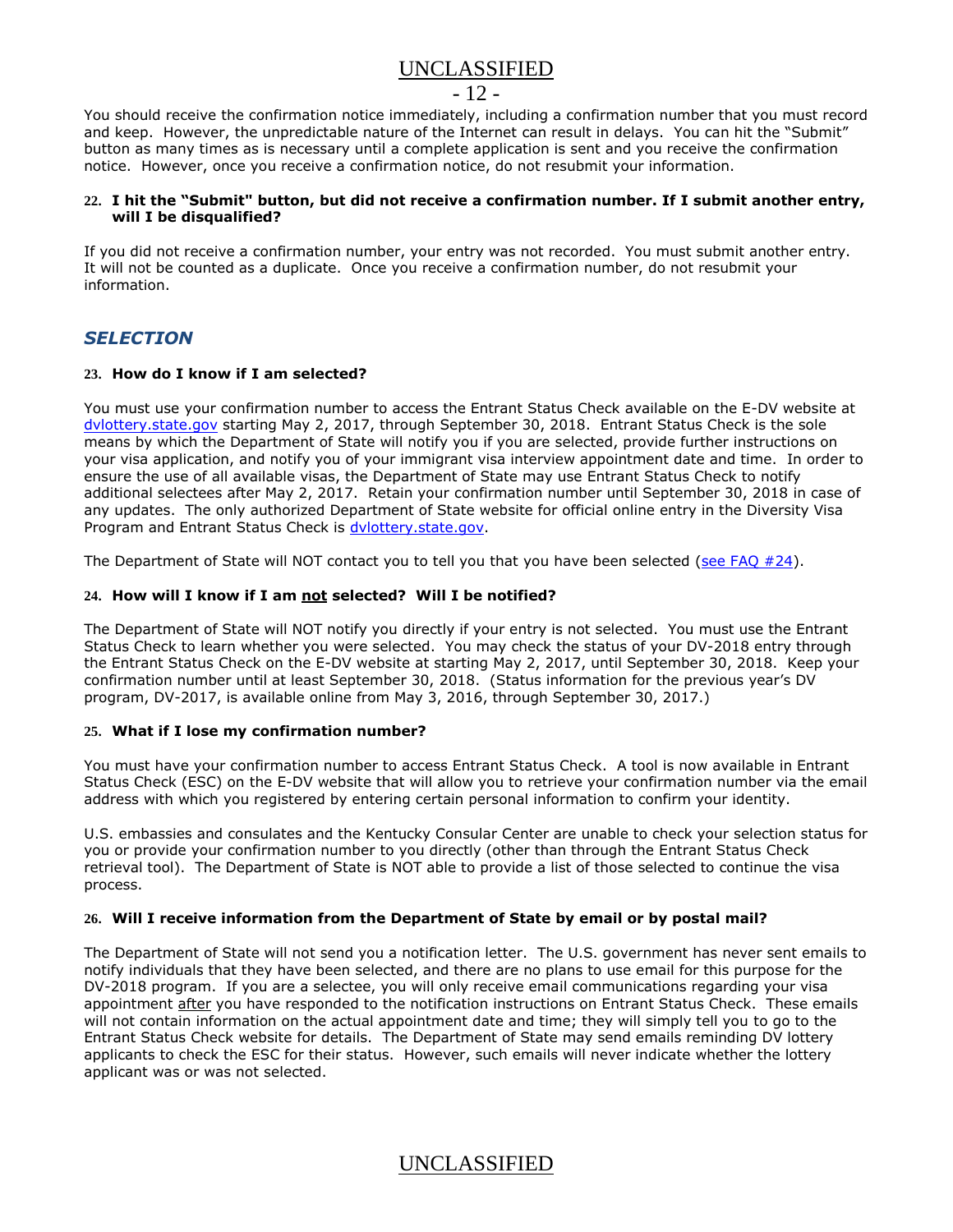### $-13 -$

Only internet sites that end with the ".gov" domain suffix are official U.S. government websites. Many other websites (e.g., with the suffixes ".com," ".org," or ".net") provide immigration and visa-related information and services. The Department of State does not endorse, recommend, or sponsor any information or material on these other websites.

You may receive emails from websites that try to trick you into sending money or providing your personal information. You may be asked to pay for forms and information about immigration procedures, all of which are available free on the Department of State website, [travel.state.gov,](https://travel.state.gov/content/visas/en.html) or through U.S. Embassy or Consulate websites. Additionally, organizations or websites may try to steal your money by charging fees for DV-related services. If you send money to one of these scams, you will likely never see it again. Also, do not send personal information to these websites, as it may be used for identity fraud/theft.

These deceptive emails may come from people pretending to be affiliated with the Kentucky Consular Center or the Department of State. Remember that the U.S. government has never sent emails to notify individuals they have been selected, and there are no plans to use email for this purpose for the DV-2018 program. The Department of State will never ask you to send money by mail or by services such as Western Union.

#### **27. How many individuals will be selected for DV-2018?**

For DV-2018, 50,000 Diversity Visas are available. Because it is likely that some of the first 50,000 persons who are selected will not qualify for visas or not pursue their cases to visa issuance, more than 50,000 entries will be selected to ensure that all of the available DVs are issued. However, this also means that there may not be a sufficient number of visas for all those who are selected.

You can check the E-DV website's Entrant Status Check to see if you have been selected for further processing and your place on the list. Interviews for the DV-2018 program will begin in October 2017 for selectees who have submitted all pre-interview paperwork and other information as requested in the notification instructions. Selectees who provide all required information will be informed of their visa interview appointment through the E-DV website's Entrant Status Check four to six weeks before the scheduled interviews with U.S. consular officers overseas.

Each month, visas will be issued to those applicants who are eligible for issuance during that month, as long as visas are available. Once all of the 50,000 DV visas have been issued, the program will end. Visa numbers could be finished before September 2018. Selected applicants who wish to apply for visas must be prepared to act promptly on their cases**. Being randomly chosen as a selectee does not guarantee that you will receive a visa. Selection merely means that you are eligible to apply for a Diversity Visa. If your rank number becomes eligible for final processing, you potentially may be issued a Diversity Visa. Only 50,000 visas will be issued to such applicants.**

#### **28. How will successful entrants be selected?**

**Official notifications of selection will be made through Entrant Status Check, available May 2, 2017, through September 30, 2018, on the E-DV website [dvlottery.state.gov.](http://dvlottery.state.gov/) The Department of State does not send selectee notifications or letters by regular postal mail or by email. Any email notification or mailed letter stating that you have been selected to receive a DV that does not come from the Department of State is not legitimate. Any email communication you receive from the Department of State will direct you to review Entrant Status Check for new information about your application. The Department of State will never ask you to send money by mail or by services such as Western Union.**

All entries received from each region are individually numbered; at the end of the entry period, a computer will randomly select entries from among all the entries received for each geographic region. Within each region, the first entry randomly selected will be the first case registered; the second entry selected will be the second case registered, etc. All entries received within each region during the entry period will have an equal chance of being selected. When an entry has been selected, the entrant will receive notification of his or her selection through the Entrant Status Check available starting May 2, 2017, on the E-DV website [dvlottery.state.gov.](http://dvlottery.state.gov/) If you are selected and you respond to the instructions provided online via Entrant Status Check, the Department of State's Kentucky Consular Center (KCC) will process the case until those selected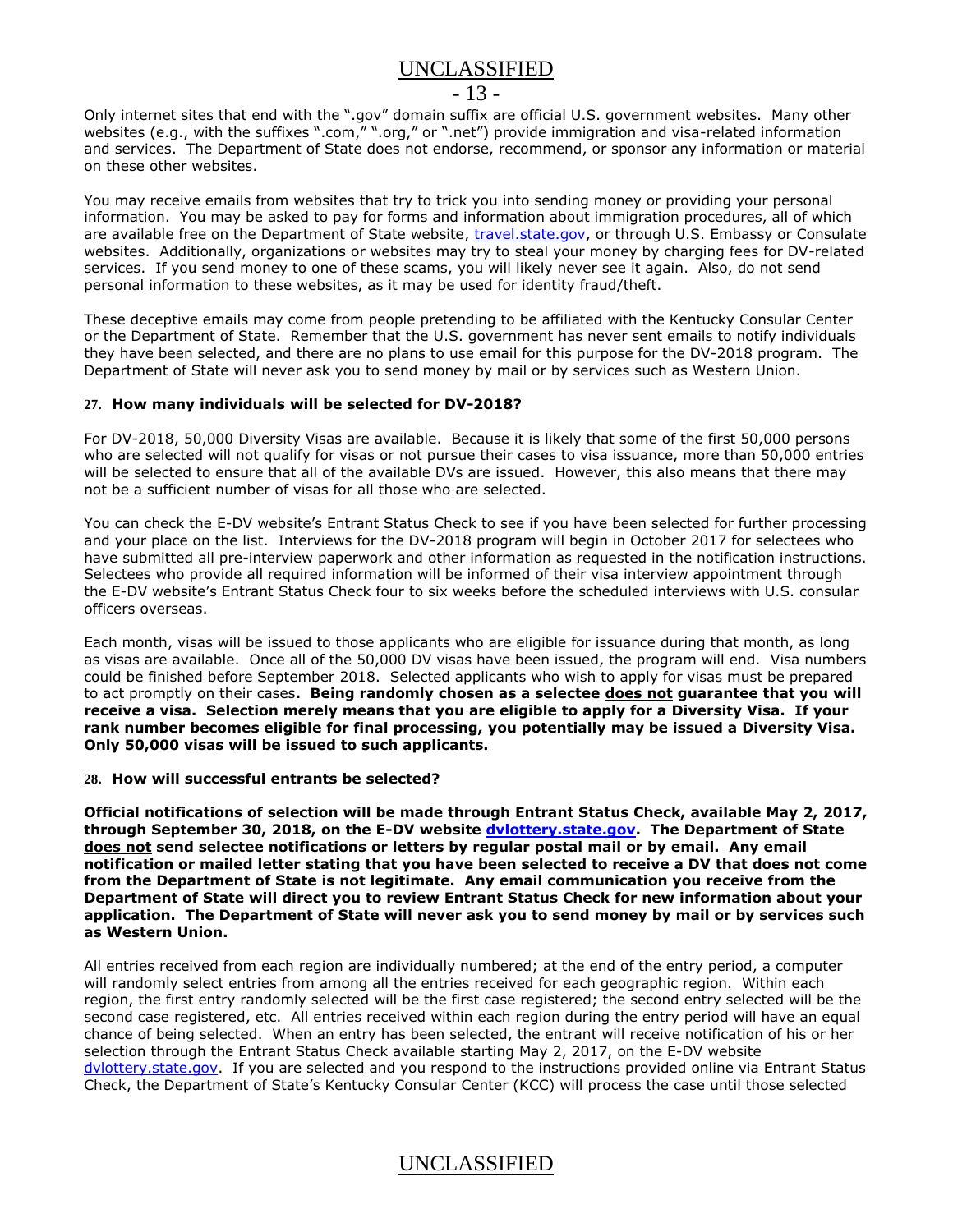### $-14-$

are instructed to appear for visa interviews at a U.S. Embassy or Consulate or until those in the United States who are applying to adjust status apply with USCIS in the United States.

### **29. I am already in the United States. If selected, may I adjust my status with USCIS?**

Yes, provided you are otherwise eligible to adjust status under the terms of Section 245 of the Immigration and Nationality Act (INA), you may apply to USCIS for adjustment of status to permanent resident. You must ensure that USCIS can complete action on your case, including processing of any overseas applications for a spouse or for children under 21 years of age, before September 30, 2018, since on that date your eligibility for the DV-2018 program expires. The Departnment of State will not approve any visa numbers or adjustments of status for the DV-2018 program after midnight EDT on September 30, 2018, under any circumstances.

#### **30. If I am selected, for how long am I entitled to apply for a Diversity Visa?**

If you are selected in the DV-2018 program, you are entitled to apply for visa issuance only during U.S. government Fiscal Year 2018, which spans from October 1, 2017, through September 30, 2018. We encourage selectees to apply for visas as early as possible, once their program rank numbers become eligible.

**Without exception, all selected and eligible applicants must obtain their visa or adjust status by the end of the fiscal year.** There is no carry-over of DV benefits into the next year for persons who are selected but who do not obtain visas by September 30, 2018 (the end of the fiscal year). Also, spouses and children who derive status from a DV-2018 registration can only obtain visas in the DV category between October 1, 2017, and September 30, 2018. Individuals who apply overseas will receive an appointment notification from the Department of State through Entrant Status Check on the E-DV website four to six weeks before the scheduled appointment.

#### **31. If a DV selectee dies, what happens to the case?**

If a DV selectee dies at any point before he or she has traveled to the United States or adjusted status, the DV case is automatically closed. Any derivative spouse and/or children of the deceased selectee will no longer be entitled to apply for a DV visa. Any visas that were issued to them will be revoked.

### *FEES*

#### **32. How much does it cost to enter the Diversity Visa program?**

**There is no fee charged to submit an electronic entry.** However, if you are selected and apply for a Diversity Visa, you must pay all required visa application fees at the time of visa application and interview directly to the consular cashier at the U.S. Embassy or Consulate. If you are a selectee already in the United States and you apply to USCIS to adjust status, you will pay all required fees application directly to USCIS. If you are selected, you will receive details of required DV and immigrant visa application fees with the instructions provided through the E-DV website at [dvlottery.state.gov.](http://dvlottery.state.gov/)

#### **33. How and where do I pay DV and immigrant visa fees if I am selected?**

If you are a randomly selected entrant, you will receive instructions for the DV application process through Entrant Status Check at [dvlottery.state.gov.](http://dvlottery.state.gov/) You will pay all DV and immigrant application visa fees in person only at the U.S. Embassy or Consulate at the time of the visa application. The consular cashier will immediately give you a U.S. government receipt for payment. Do not send money for DV fees to anyone through the mail, Western Union, or any other delivery service if you are applying for an immigrant visa at a U.S. Embassy or Consulate.

If you are selected and you are already present in the United States and plan to file for adjustment of status with USCIS, the instructions page accessible through Entrant Status Check at dylottery.state.gov contains separate instructions on how to mail adjustment of status application fees to a U.S. bank.

#### **34. If I apply for a DV, but don't qualify to receive one, can I get a refund of the visa fees I paid?**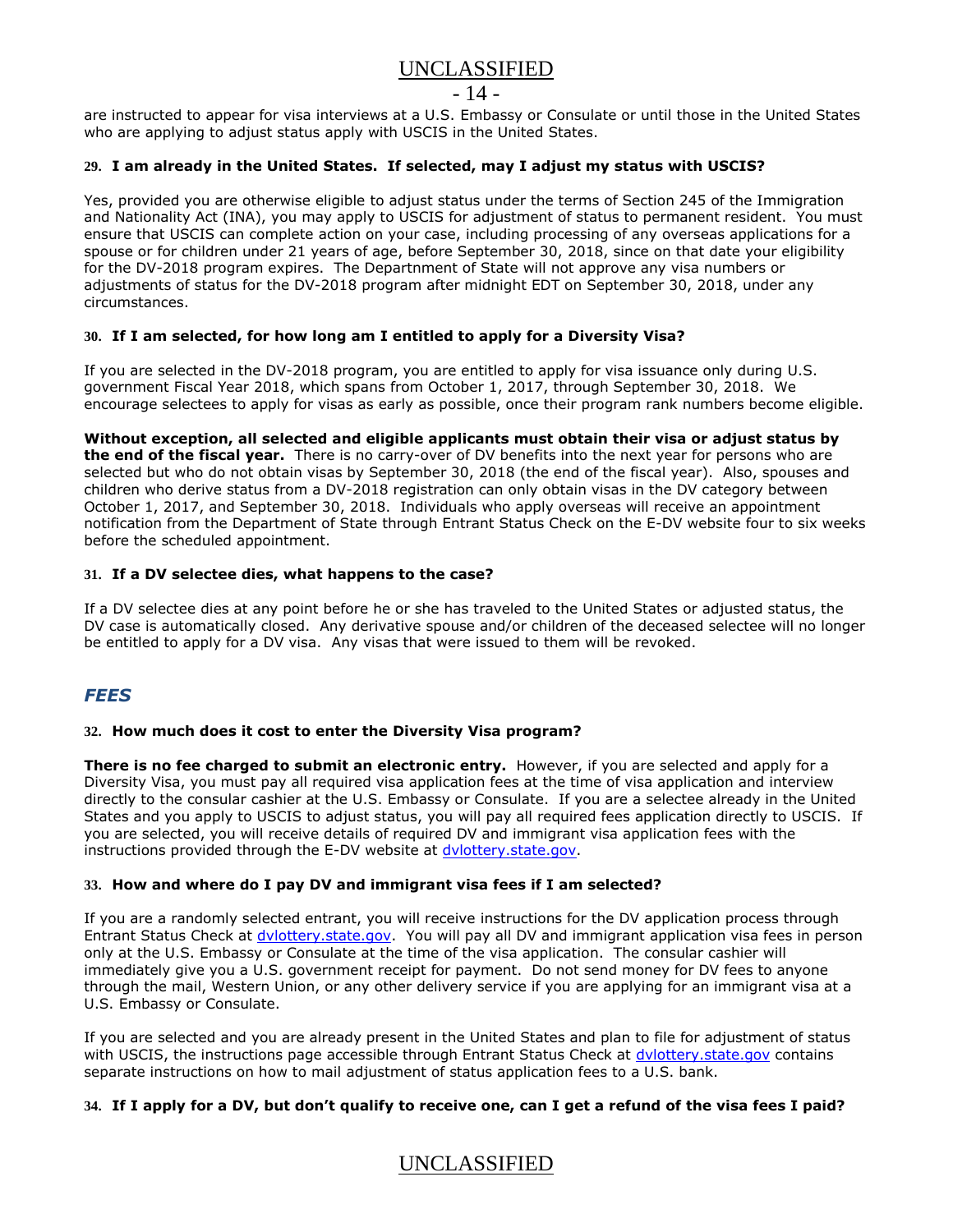### UNCLASSIFIED  $-15 -$

No. Visa application fees cannot be refunded. You must meet all qualifications for the visa as detailed in these instructions. If a consular officer determines you do not meet requirements for the visa, or you are otherwise ineligible for the DV under U.S. law, the officer cannot issue a visa and you will forfeit all fees paid.

### *INELIGIBILITIES*

#### **35. As a DV applicant, can I receive a waiver of any grounds of visa ineligibility? Does my waiver application receive any special processing?**

DV applicants are subject to all grounds of ineligibility for immigrant visas specified in the Immigration and Nationality Act (INA).There are no special provisions for the waiver of any ground of visa ineligibility aside from those ordinarily provided in the INA, nor is there special processing for waiver requests. Some general waiver provisions for people with close relatives who are U.S. citizens or Lawful Permanent Resident aliens may be available to DV applicants in some cases, but the time constraints in the DV program may make it difficult for applicants to benefit from such provisions.

### <span id="page-14-0"></span>*DV FRAUD WARNING AND SCAMS*

### **36. How can I report internet fraud or unsolicited emails?**

Please visit the [econsumer.gov](http://econsumer.gov/) website, hosted by the Federal Trade Commission in cooperation with consumer-protection agencies from 17 nations. You also may report fraud to the Federal Bureau of Investigation (FBI) [Internet Crime Complaint Center.](http://www.ic3.gov/) To file a complaint about unsolicited email, visit the [Department of Justice Contact Us page.](http://www.usdoj.gov/spam.htm)

### *DV STATISTICS*

#### **37. How many visas will be issued in DV-2018?**

By law, a maximum of 55,000 visas are available each year to eligible persons. However, in November 1997, the U.S. Congress passed the Nicaraguan Adjustment and Central American Relief Act (NACARA), which stipulates that beginning as early as DV-1999, and for as long as necessary, up to 5,000 of the 55,000 annually-allocated DVs will be made available for use under the NACARA program. The actual reduction of the limit began with DV-2000 and will remain in effect through the DV-2018 program, so 50,000 visas remain for the DV program described in these instructions.

### *MISCELLANEOUS*

#### **38. If I receive a visa through the DV program, will the U.S. government pay for my airfare to the United States, help me find housing and employment, and/or provide healthcare or any subsidies until I am fully settled?**

No. The U.S. government will not provide any of these services to you if you receive a visa through the DV program. If you are selected to apply for a DV, you must demonstrate that you will not become a public charge in the United States before being issued a visa. This evidence may be in the form of a combination of your personal assets, an Affidavit of Support (Form I-134) submitted by a relative or friend residing in the United States, an offer of employment from an employer in the United States, or other evidence.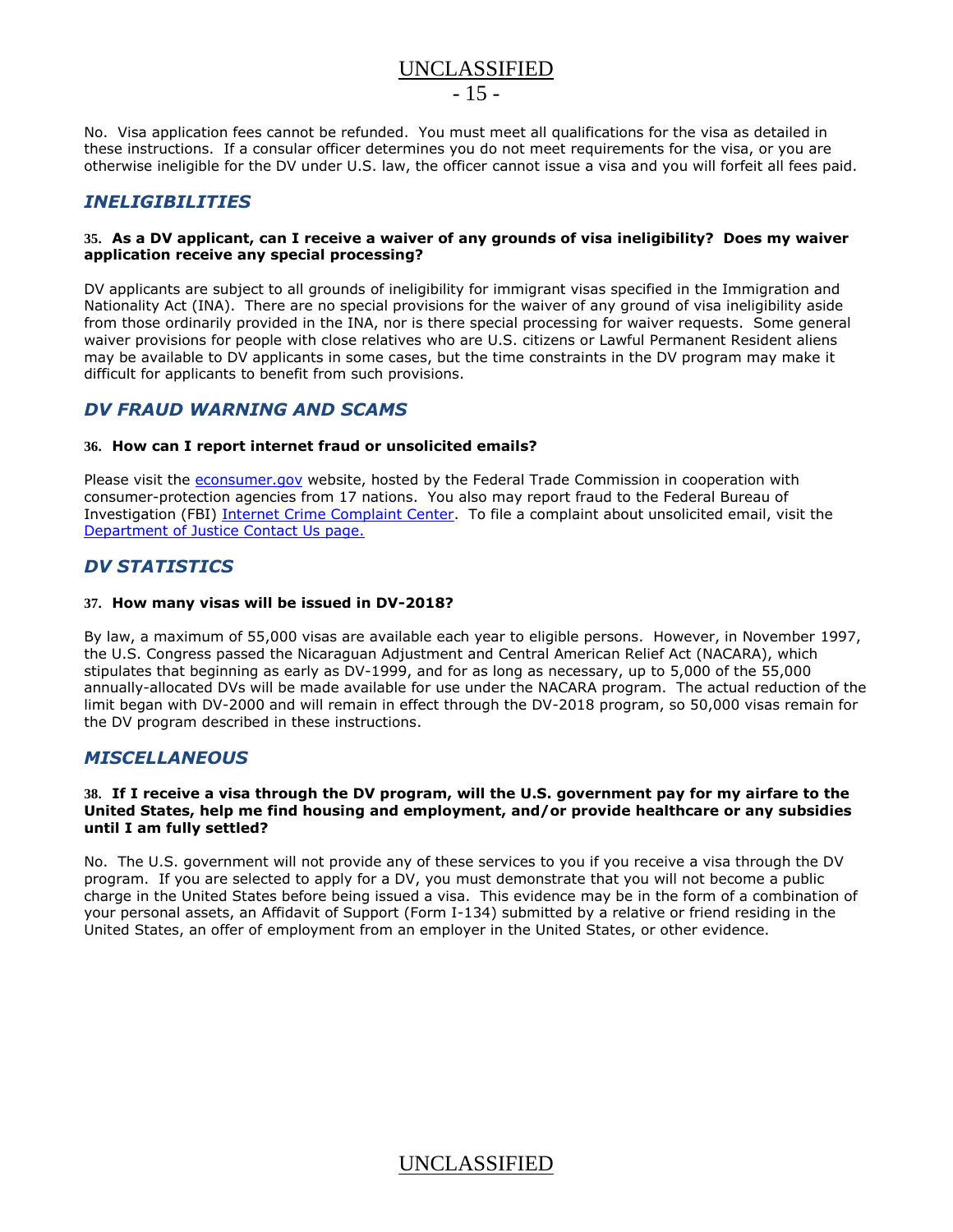- 16 -

#### <span id="page-15-0"></span>**LIST OF COUNTRIES/AREAS BY REGION WHOSE NATIVES ARE ELIGIBLE FOR DV-2018**

The list below shows the countries whose natives are eligible for DV-2018, grouped by geographic region. Dependent areas overseas are included within the region of the governing country. USCIS identified the countries whose natives are not eligible for the DV-2018 program according to the formula in Section 203(c) of the INA. The countries whose natives are not eligible for the DV program (because they are the principal source countries of Family-Sponsored and Employment-Based immigration or "high-admission" countries) are noted after the respective regional lists.

### **AFRICA**

Algeria Angola Benin Botswana Burkina Faso Burundi Cameroon Cabo Verde Central African Republic Chad Comoros Congo Congo, Democratic Republic of the Cote D'Ivoire (Ivory Coast) Djibouti Egypt\* Equatorial Guinea Eritrea Ethiopia Gabon Gambia, The Ghana Guinea Guinea-Bissau Kenya Lesotho Liberia Libya

Madagascar Malawi Mali Mauritania **Mauritius** Morocco Mozambique Namibia Niger Rwanda Sao Tome and Principe Senegal Seychelles Sierra Leone Somalia South Africa South Sudan Sudan Swaziland Tanzania Togo Tunisia Uganda Zambia Zimbabwe

\* Persons born in the areas administered prior to June 1967 by Israel, Jordan, Syria, and Egypt are chargeable, respectively, to Israel, Jordan, Syria, and Egypt. Persons born in the Gaza Strip are chargeable to Egypt; persons born in the West Bank are chargeable to Jordan; persons born in the Golan Heights are chargeable to Syria.

In Africa, natives of Nigeria are **not** eligible for this year's Diversity Visa program.

### **ASIA**

| Afghanistan                               | Iran     |
|-------------------------------------------|----------|
| <b>Bahrain</b>                            | Iraq     |
| <b>Bhutan</b>                             | Israel*  |
| <b>Brunei</b>                             | Japan    |
| Burma                                     | Jordan*  |
| Cambodia                                  | Kuwait   |
| Hong Kong Special Administrative Region** | Laos     |
| Indonesia                                 | Lebanon  |
|                                           | Malaysia |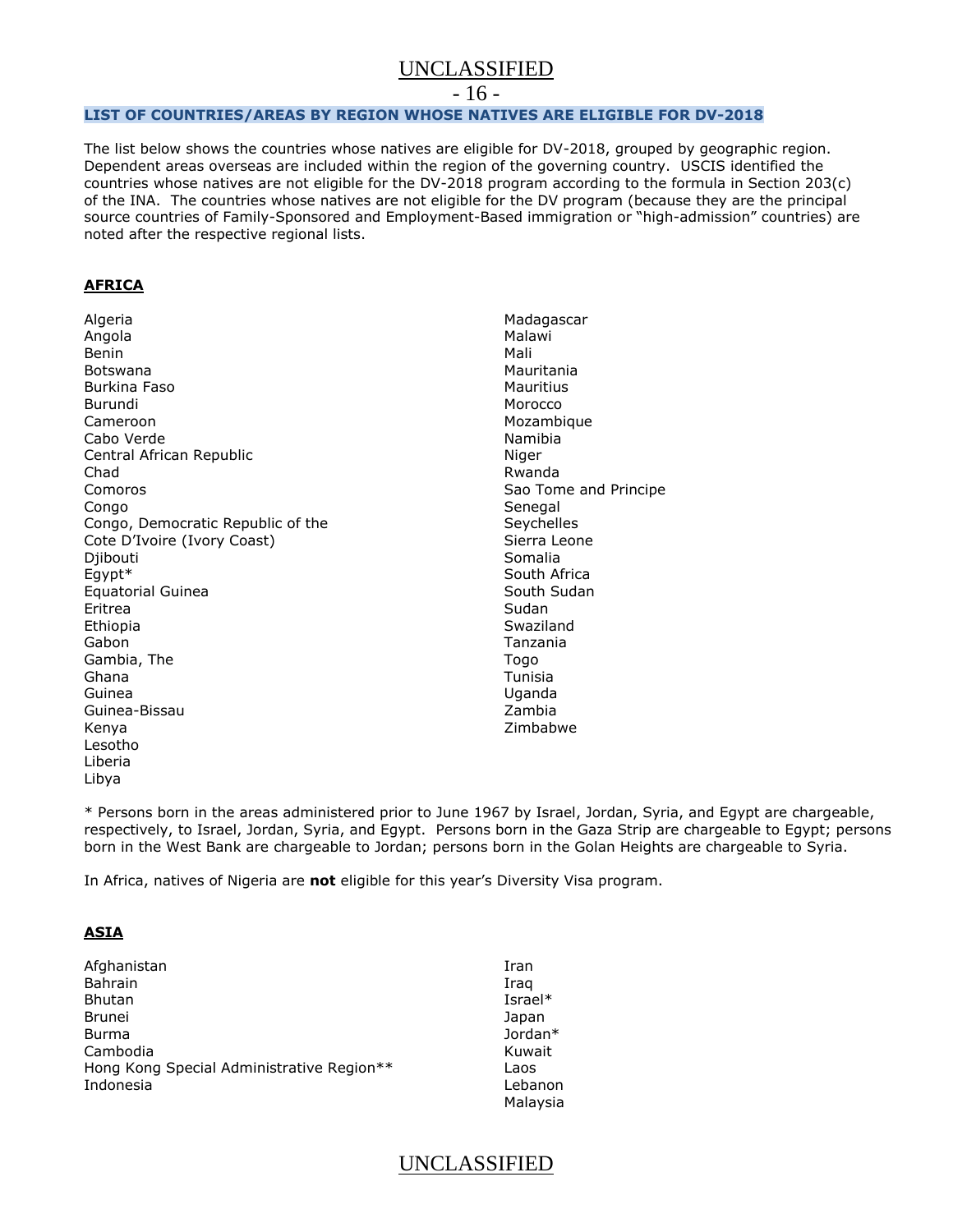Maldives Mongolia **Nepal** North Korea Oman **Oatar** Saudi Arabia Singapore

- 17 - Sri Lanka Syria\* Taiwan\*\* Thailand Timor-Leste United Arab Emirates Yemen

\*Persons born in the areas administered prior to June 1967 by Israel, Jordan, Syria, and Egypt are chargeable, respectively, to Israel, Jordan, Syria, and Egypt. Persons born in the Gaza Strip are chargeable to Egypt; persons born in the West Bank are chargeable to Jordan; persons born in the Golan Heights are chargeable to Syria.

\*\*Hong Kong S.A.R. (Asia region), Macau S.A.R. (Europe region, chargeable to Portugal), and Taiwan (Asia region) **do qualify** and are listed here. For the purposes of the diversity program only, persons born in Macau S.A.R. derive eligibility from Portugal, and must select Portugal as their country of eligibility.

Natives of the following Asia Region countries are **not** eligible for this year's Diversity Visa program: Bangladesh, China (mainland-born), India, Pakistan, South Korea, Philippines, and Vietnam.

#### **EUROPE**

Albania Andorra Armenia Austria Azerbaijan Belarus Belgium Bosnia and Herzegovina Bulgaria Croatia Cyprus Czech Republic Denmark (including components and dependent areas overseas) Estonia Finland France (including components and dependent areas overseas) Georgia Germany Greece Hungary Iceland Ireland Italy Kazakhstan Kosovo Kyrgyzstan Latvia Liechtenstein Lithuania

Luxembourg Macau Special Administrative Region\*\* Macedonia Malta Moldova Monaco Montenegro Netherlands (including components and dependent areas overseas) Northern Ireland\*\*\* Norway (including components and dependent areas overseas) Poland Portugal (including components and dependent areas overseas) Romania Russia San Marino Serbia Slovakia Slovenia Spain Sweden Switzerland Tajikistan **Turkey** Turkmenistan Ukraine Uzbekistan Vatican City

\*\* Macau S.A.R. **does qualify** and is listed above and for the purposes of the diversity program only; persons born in Macau S.A.R. derive eligibility from Portugal, and must select Portugal as their country of eligibility.